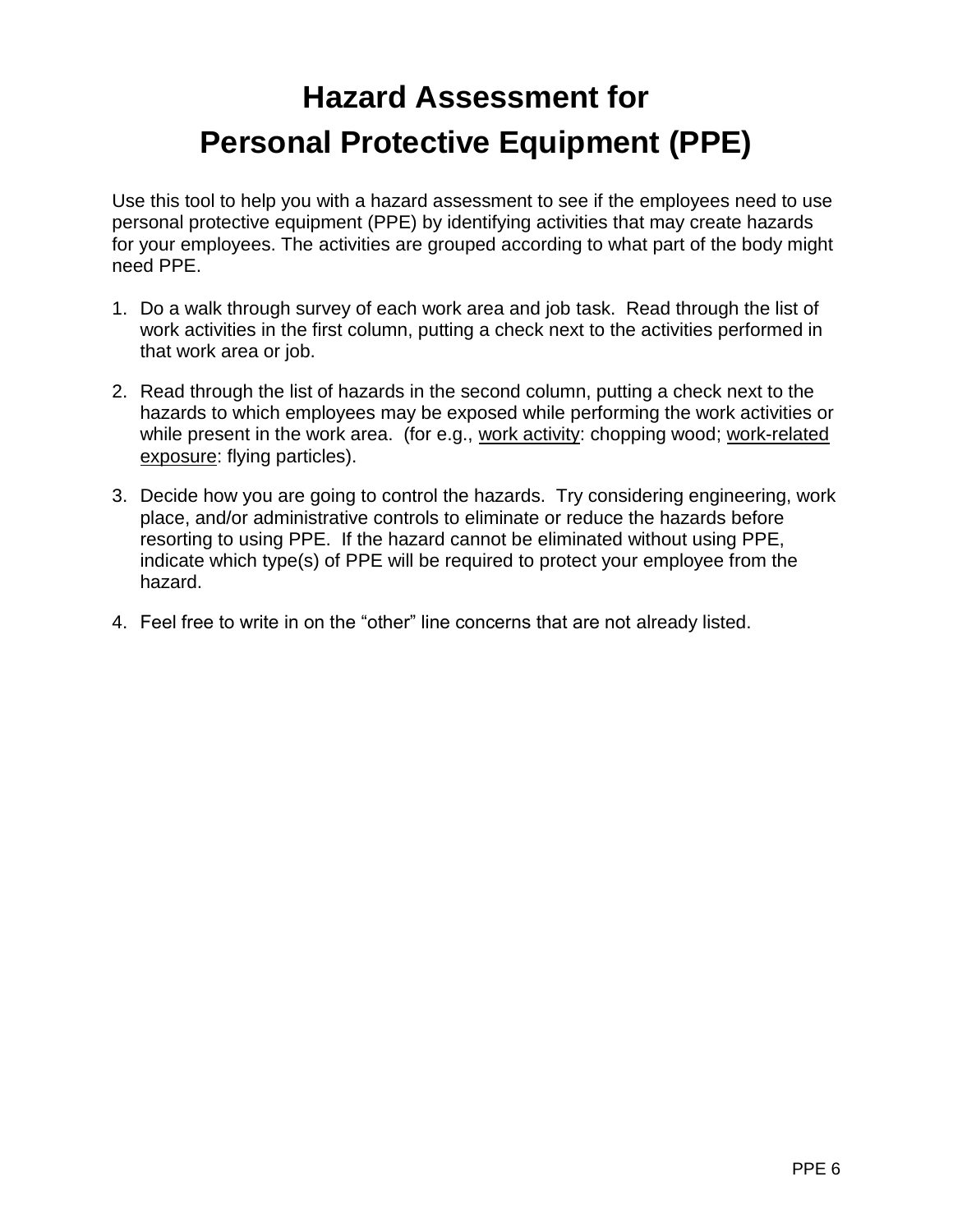## **PPE Hazard Assessment**

| Work area(s): North and South Area (s) and Area (s) and Area (s) and Area (s) and Area (s) and Area (s) and Area (s) and Area (s) and Area (s) and Area (s) and Area (s) and Area (s) and Area (s) and Area (s) and Area (s) a                      |                                                                                                                                                                                         | Date: <u>____________________</u>                                                                                                                                                                                                      |  |  |
|-----------------------------------------------------------------------------------------------------------------------------------------------------------------------------------------------------------------------------------------------------|-----------------------------------------------------------------------------------------------------------------------------------------------------------------------------------------|----------------------------------------------------------------------------------------------------------------------------------------------------------------------------------------------------------------------------------------|--|--|
|                                                                                                                                                                                                                                                     |                                                                                                                                                                                         | Use a separate sheet for each job/task or work area                                                                                                                                                                                    |  |  |
| <b>EYES / FACE</b>                                                                                                                                                                                                                                  |                                                                                                                                                                                         |                                                                                                                                                                                                                                        |  |  |
| Work activities, such as:<br>abrasive blasting<br>sanding<br>handling chemicals<br>sawing<br>cutting<br>grinding<br>hammering<br>drilling<br>mixing<br>welding<br>cleaning<br>other:                                                                | Work-related exposure to:<br>airborne dust<br>flying particles<br>biohazard splashes<br>hazardous liquid chemicals<br>intense light or lasers<br>extreme heat/cold<br>other:            | Can hazard be eliminated without the use of PPE?<br>Yes $\Box$ No $\Box$<br>If no, use:<br>Safety glasses<br>Safety goggles<br>$\Box$ Dust-tight<br>Face shield<br>Other: $\_\_$                                                       |  |  |
|                                                                                                                                                                                                                                                     |                                                                                                                                                                                         |                                                                                                                                                                                                                                        |  |  |
|                                                                                                                                                                                                                                                     |                                                                                                                                                                                         |                                                                                                                                                                                                                                        |  |  |
| <b>HEAD</b>                                                                                                                                                                                                                                         |                                                                                                                                                                                         |                                                                                                                                                                                                                                        |  |  |
| Work activities, such as:<br>building maintenance/construction<br>$\Box$<br>electrical wiring<br>$\Box$<br>walking/working under catwalks/conveyor belts<br>walking/working under crane loads<br>confined space operations □ utility work<br>other: | Work-related exposure to:<br>falling objects<br>machine parts<br>beams/pipes<br>exposed electrical wiring or<br>components<br>other: $\Box$                                             | Can hazard be eliminated without the use of PPE?<br>$Yes \sqcap$ No $\sqcap$<br><u>If no, use:</u><br>Hard Hat<br>$\Box$ Type I & II (general service/ falling objects)<br>Class E/G/C (electrical shock hazard)<br>Bump cap<br>Other: |  |  |
| <b>HANDS/ARMS</b>                                                                                                                                                                                                                                   |                                                                                                                                                                                         |                                                                                                                                                                                                                                        |  |  |
| Work activities, such as:<br>material handling<br>$\Box$ cooking<br>handling chemicals<br>$\Box$ grinding<br>welding<br>sawing<br>infectious materials<br>$\Box$ working with glass<br>cleaning<br>using knives<br>$\Box$<br>other:                 | Work-related exposure to:<br>biohazards/infectious materials<br>irritating chemicals<br>tools or materials that could scrape,<br>bruise, irritate or cut<br>extreme heat/cold<br>other: | Can hazard be eliminated without the use of PPE?<br>Yes $\Box$ No $\Box$<br>If no, use:<br>Gloves<br>$\sqsupset$ Chemical resistance<br>Temperature resistance<br>Abrasion/cut resistance<br>Slip resistance                           |  |  |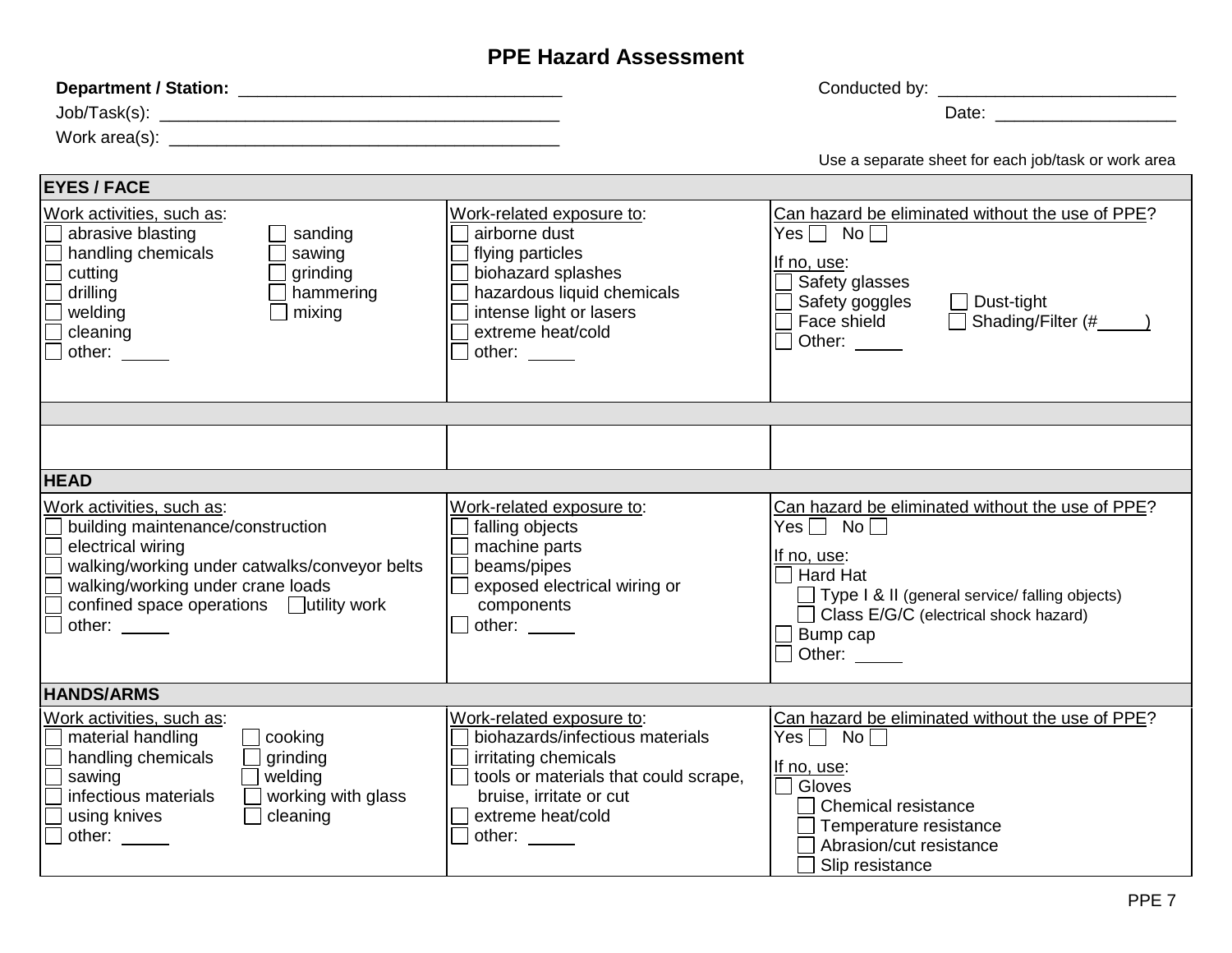|                                                                                                                                                                                                                                 |                                                                                                                                                                                                                                                                                                        | Protective sleeves<br>$\Box$ Long sleeved shirt<br>Other:                                                                                                                                                                                                                                                                                                                                                     |  |  |
|---------------------------------------------------------------------------------------------------------------------------------------------------------------------------------------------------------------------------------|--------------------------------------------------------------------------------------------------------------------------------------------------------------------------------------------------------------------------------------------------------------------------------------------------------|---------------------------------------------------------------------------------------------------------------------------------------------------------------------------------------------------------------------------------------------------------------------------------------------------------------------------------------------------------------------------------------------------------------|--|--|
| <b>FEET/LEGS</b>                                                                                                                                                                                                                |                                                                                                                                                                                                                                                                                                        |                                                                                                                                                                                                                                                                                                                                                                                                               |  |  |
| Work activities, such as:<br>building maintenance<br>construction<br>demolition<br>aquaculture<br>hot work / welding<br>chain sawing<br>laboratory<br>landscaping/trimmer<br>use of highly flammable materials<br>other: $\_\_$ | Work-related exposure to:<br>puncture from debris/fish fins<br>stepping on debris/hazards<br>exposed electrical wiring or<br>components<br>heavy equipment<br>objects striking feet/legs<br>slippery surfaces<br>tools<br>infectious materials/contamination<br>explosive atmospheres<br>other: $\_\_$ | Can hazard be eliminated without the use of PPE?<br>$Yes \Box No \Box$<br>If no, use:<br>Safety shoes or boots<br>Toe protection<br>Metatarsal protection<br><b>Electrical protection</b><br>Heat/cold protection<br>Chemical resistance<br>Puncture resistance<br>$\Box$ Anti-slip soles<br>Saw chaps<br>$\Box$ Long pants<br>Foot-Leg guards<br>Close-toed shoes<br>$\Box$ Disposable shoe covers<br>Other: |  |  |
| <b>BODY/SKIN</b>                                                                                                                                                                                                                |                                                                                                                                                                                                                                                                                                        |                                                                                                                                                                                                                                                                                                                                                                                                               |  |  |
| Work activities such as:<br>laboratory<br>hot work / welding<br>irritating chemicals/materials<br>baking or frying<br>sawing<br>outside for extended periods<br>other:                                                          | Work-related exposure to:<br>chemical splashes<br>extreme heat/cold<br>sharp or rough edges<br>outdoor weather<br>other: $\_\_$                                                                                                                                                                        | Can hazard be eliminated without the use of PPE?<br>$Yes \Box No \Box$<br>If no, use:<br>Coveralls, lab coat, apron<br>Welding leathers<br>Abrasion/cut resistance<br>Protective hat/appropriate clothing<br>Raingear/rubber boots<br>Other:                                                                                                                                                                  |  |  |
| <b>BODY/WHOLE</b>                                                                                                                                                                                                               |                                                                                                                                                                                                                                                                                                        |                                                                                                                                                                                                                                                                                                                                                                                                               |  |  |
| Work activities such as:<br>building maintenance/construction<br>heavy equipment work zones<br>along roadway<br>boat, seining, or other water activities<br>utility work<br>other: $\_\_$                                       | Work-related exposure to:<br>working from heights of 10 feet or<br>more<br>confined space<br>struck by traffic/equipment<br>working near water<br>other: $\_\_$                                                                                                                                        | Can hazard be eliminated without the use of PPE?<br>$Yes \Box No \Box$<br>If no, use:<br>Fall Arrest/Restraint: Type: \[\]<br>High visibility clothing<br>PFD/ life jacket Type: _____<br>Other: _____                                                                                                                                                                                                        |  |  |